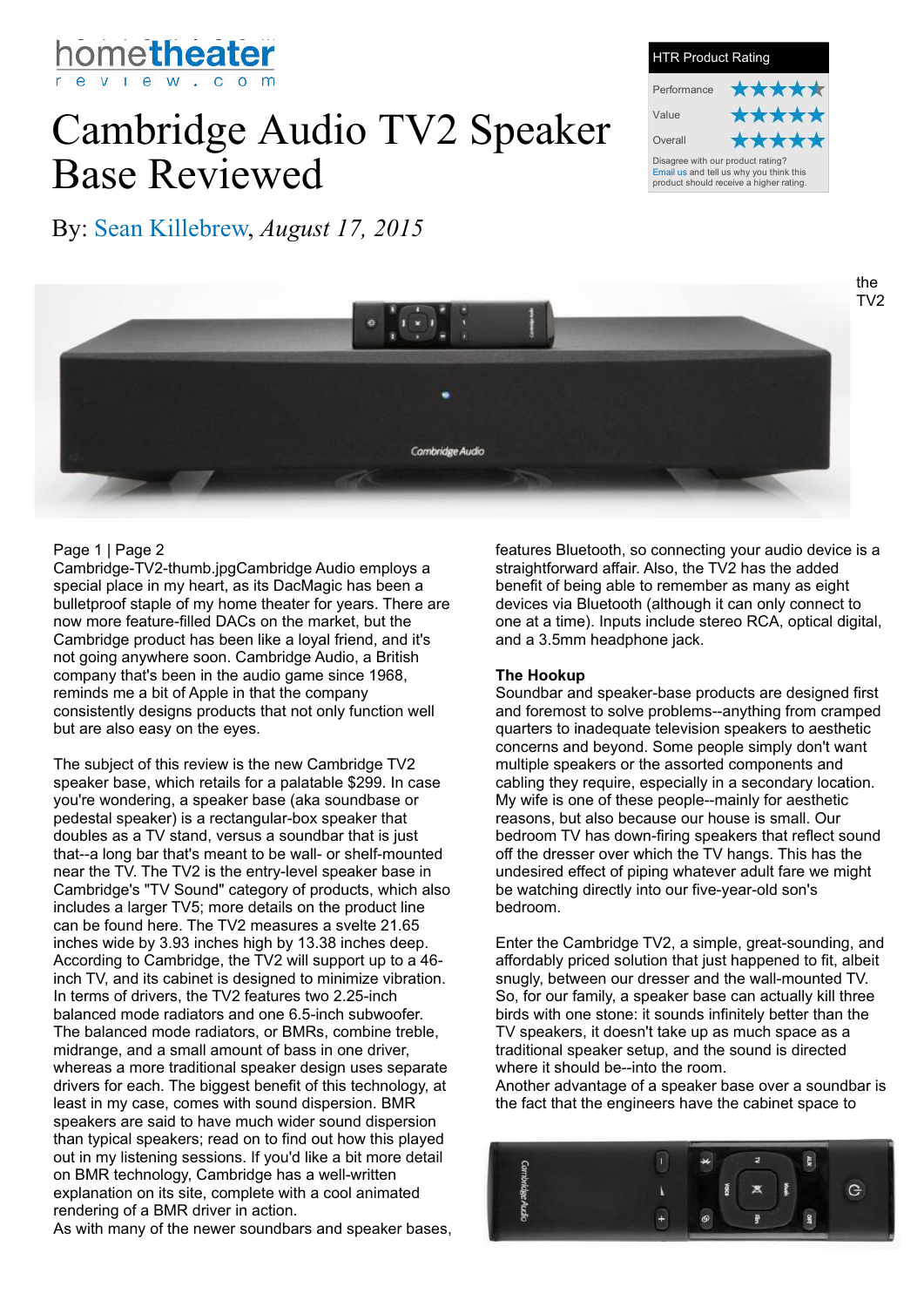include a quality subwoofer. While there are a handful of soundbars on the market that have decent bass, you're going to pay a hell of a lot more than \$299 for them. That means, if you want an affordable soundbar with decent bass, you're going to need a dedicated sub, and subs are notoriously difficult to hide--not only due to their irregular size and shape, but due to the fact that placing them in a cabinet will often produce unwanted noise and/or vibration. This is why I find the speaker-base product category much more compelling than the soundbar category.

Okay, after that lengthy preamble, I'll explain the actual hookup of the TV2. Cambridge has included the requisite cabling in the box. Connecting it to your television is as simple as choosing either an optical digital or RCA connection and plugging it in; you also might need to go into your TV's sound menu and switch from internal to external speakers, as well as dictate what type of audio signal to want to pass to the soundbase (PCM, Dolby Digital, etc.). The built-in Bluetooth makes it easy to wirelessly connect a variety of audio devices; I paired my iPhone along with my wife's, and we were streaming music to the TV2 in very short order. Since I didn't feel like re-programming my universal remote, I used the included remote and found it to be intuitively laid out and just the right size.

#### **Performance**

The experience of watching any TV content with the Cambridge--be it TV shows, sports, or movies--was leaps and bounds over the down-firing, cringe-inducing "speakers" that are built into my JVC TV. The TV2 even made it possible to watch Jaws in the bedroom. The issue for me with Jaws is that, if I pass by it while flipping channels, I have to watch it...period. Through the Cambridge, the music was infinitely more immersive, and the creaks of the Orca were much more visceral. The bass, a critical element of the Jaws theme, was palpable and convincing.

While watching Gone Girl, I noted that the Cambridge provided a game-changing sense of immersion in the form of much more discernible vocals, markedly deeper and more palpable bass, and the occasional instance of a facsimile of surround sound. In other words, about the best 300 bucks you're ever going to spend in terms of an upgrade over your TV speakers.

Moving on to music, I played the title track from Sublime with Rome's latest release, Sirens (BMG). This is an upbeat, engaging track, and I found the vocals to be clear



and well fleshed out, while the deep bass was a touch boomy, especially with the volume pushed. It's worth noting that, in a critical listening scenario, the volume is typically being pushed beyond real-world levels simply to provide a thorough appraisal. Mid-bass was pretty exceptional, especially given the price point and the muddy mid and low bass I've heard from similar products on the market.

Another issue with these types of products, especially when playing music, is that fact that the height of the bar as it relates to ear level can have a dramatic impact on the quality of the sound. In this case, it definitely had an impact, but not nearly as pronounced as it can be with other soundbars and speaker bases I've heard. This is especially critical in my setup, as my TV, and thus the speaker base, sit well above ear height. Cambridge is on to something with their BMR technology and the flexibility it offers in terms of placement and ear height.

Next up was Alabama Shakes' "Don't Wanna Fight No More" from their latest release, Sound & Color (ATO Records). Again I noticed a bit of bloat in the deeper bass; other than that, I was generally pleased with the sonic signature of the TV2. Lead singer Brittany Howard's vocals were clear, and the TV2 did a nice job



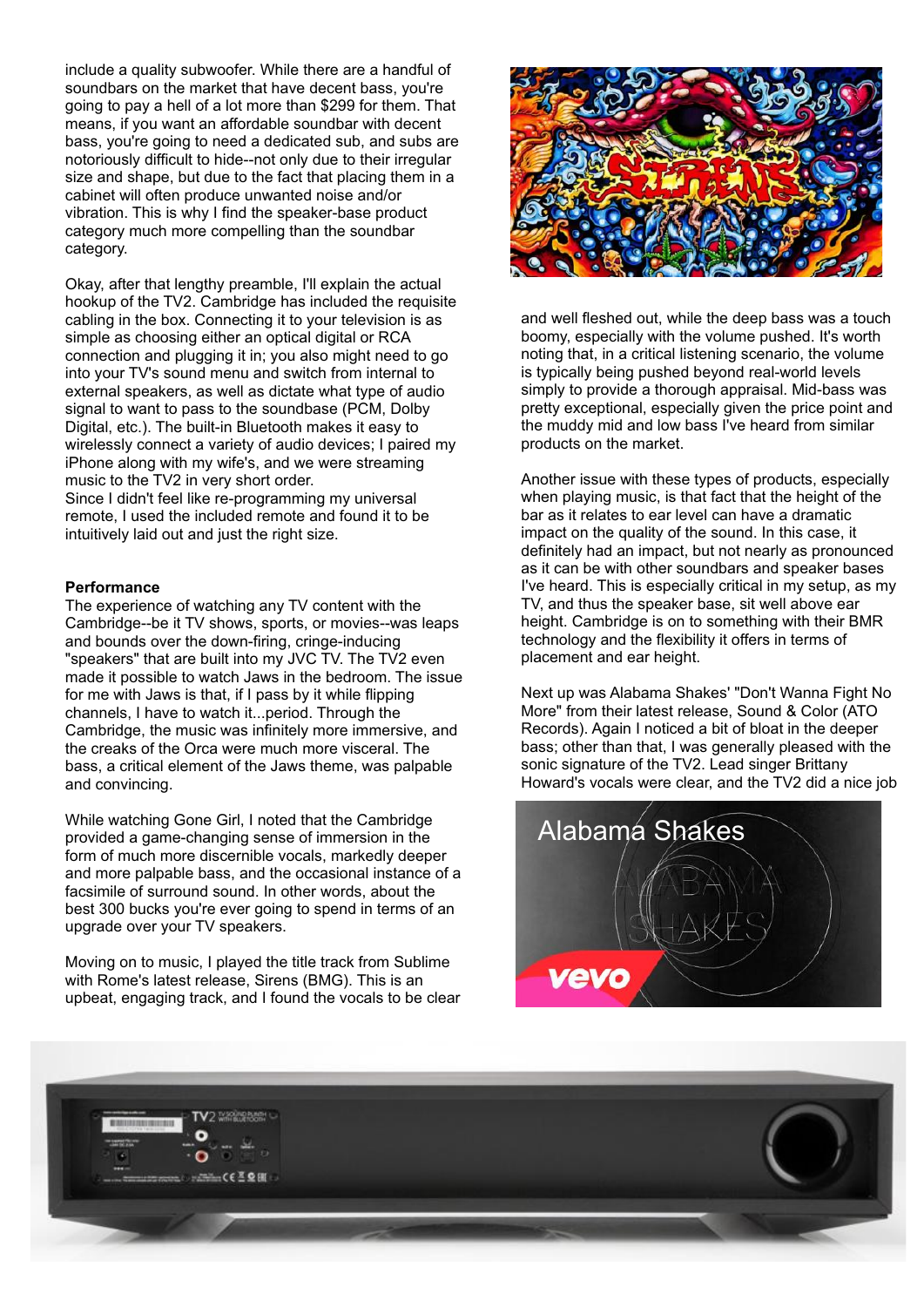

of reproducing the shrill screams she belts out at the beginning of the song. A poorly engineered product would induce rapid ear fatigue on this track, but it was a pleasure to listen to through the Cambridge, and I came back to it a couple of times.

Moving on to Anderson and Roe's instrumental of Michael Jackson's Billy Jean from their album When Words Fade (Steinway & Sons), I was pleasantly surprised by the soundstage created by the TV2. The piano strikes were visceral and playfully bouncy, despite what I found to be a generally warm sonic signature from the TV2. If you're a fan of instrumental music, you'll likely to enjoy what the Cambridge has to offer.

In playing the Black Eyed Peas' "Where Is the Love," I noted that deep bass was a bit tighter and better defined; but, at the end of the day, you can't expect a speaker base to blow your doors off with bass. That's simply not what it's designed for. It's designed to enhance your listening experience, whether it's with television or standalone music, and that it does with aplomb.

The bottom line is that this isn't a speaker you're going to use while hosting 40 people. However, in a mid-sized bedroom or smaller living room, it will intensify your enjoyment of television viewing and, at the same time, will provide a seamless and sonically pleasing experience when listening to music.

#### **The Downside**

Well designed, aesthetically agreeable, sounds great, and priced less than €299...what downside? If you pushed me, I'd say that the bass gets a bit chubby when the volume is pushed on bass-heavy tracks.

Also, there's an energy-saving feature that powers the unit



down when no signal is sent from the TV for a few seconds. While this feature is an ideal power-saver, in our DVR-driven world where pauses are exceedingly common, it also introduces a bit of a delay when said pause is disengaged. It takes a second or two for the Cambridge to fire back up. In watching what is a depressingly awful second season of True Detective (HBO), this issue forced me to rewind several times in order to catch the dialogue I'd missed. Beyond those two minor issues, there's really nothing negative to say about the sound quality or the design of the TV2.

### **Comparison and Competition**

While I wouldn't call them ubiquitous, speaker bases are starting to proliferate the way soundbars did some years back. While I consider the Cambridge somewhat of a nobrainer given its sound quality and price, everyone's taste is different, and everyone's setup is different. So, if you need to look elsewhere based on setup demands or simply in the interest of being thorough, then you might want to look at the product offerings from Bose, Pioneer, and ZVOX--all of whom have respectable entrants in the speaker-base realm that are similar to the Cambridge in terms of price and feature set. More specifically, the Bose Solo 15 TV Sound System is the closest product in the Bose line to the TV2; it retails for \$449 and includes a universal remote. ZVOX is one of the first companies to manufacture a speaker base, and the Soundbase.450 includes a welcome front-panel display and virtual surround sound technology, and it is priced the same as the Cambridge at \$299. Pioneer has also been dabbling in this product category lately, and its most comparable entrant would be the Andrew Jones-designed SP-SB03 Speaker Base, which has garnered some solid reviews and can be found on Amazon for \$219.

#### **Conclusion**

While the soundbar/speaker-base space is maddeningly crowded and difficult to navigate, I like what Cambridge has done in terms of performance, design, and pricing. As stated earlier, the task of this type of product is to move you away from the pathetic speakers included in most televisions and into a more immersive, enjoyable listening experience...with minimal hassle. In that regard, and after careful consideration, you'd be hard pressed to do better than the Cambridge TV2 for \$299. These types of products are here to stay. They're simply

too cheap and too convenient to fall out of favor. Does